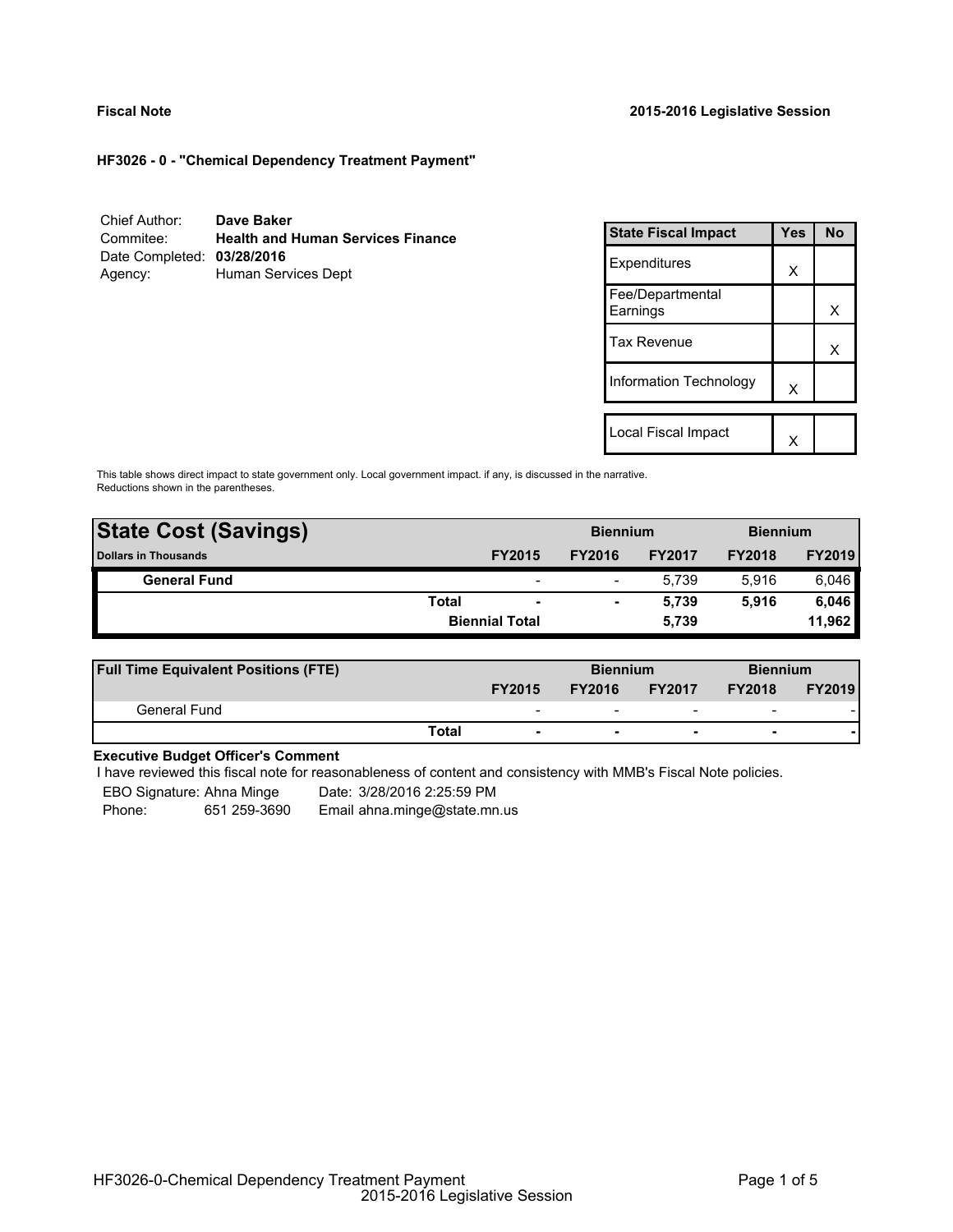### **State Cost (Savings) Calculation Details**

This table shows direct impact to state government only. Local government impact, if any, is discussed in the narrative. Reductions are shown in parentheses.

\*Transfers In/Out and Absorbed Costs are only displayed when reported.

| State Cost (Savings) = 1-2                        |              |                       | <b>Biennium</b> |               | <b>Biennium</b> |               |
|---------------------------------------------------|--------------|-----------------------|-----------------|---------------|-----------------|---------------|
| <b>Dollars in Thousands</b>                       |              | <b>FY2015</b>         | <b>FY2016</b>   | <b>FY2017</b> | <b>FY2018</b>   | <b>FY2019</b> |
| <b>General Fund</b>                               |              |                       |                 | 5,739         | 5.916           | 6,046         |
|                                                   | <b>Total</b> |                       | ۰               | 5,739         | 5,916           | 6,046         |
|                                                   |              | <b>Biennial Total</b> |                 | 5,739         |                 | 11,962        |
| 1 - Expenditures, Absorbed Costs*, Transfers Out* |              |                       |                 |               |                 |               |
| <b>General Fund</b>                               |              |                       |                 | 5,739         | 5,916           | 6,046         |
|                                                   | <b>Total</b> | ۰                     | ٠               | 5,739         | 5,916           | 6,046         |
|                                                   |              | <b>Biennial Total</b> |                 | 5,739         |                 | 11,962        |
| 2 - Revenues, Transfers In*                       |              |                       |                 |               |                 |               |
| <b>General Fund</b>                               |              |                       |                 |               |                 |               |
|                                                   | <b>Total</b> | ۰                     | ٠               |               | ۰               | ۰             |
|                                                   |              | <b>Biennial Total</b> |                 |               |                 |               |

### **Bill Description**

Section one of the bill amends Minnesota Statute 254B.03, subdivision 4, to change the percentage of county shared responsibility for chemical dependency services for publically funded clients who are not on Medical Assistance from 22.95 percent to 15 percent. This section also changes the counties share of the states collection from a private or third party payment from 22.9 percent to 15, if they have paid a portion of the costs.

Section two amends MS § 254B.04, subd. 2a by adding a sentence which specifies that a programs status under federal Medicaid rules as an institute for mental disease shall not be a consideration in placement decisions.

Section three amends Minnesota Statute 254B.06, subdivision 2, to change the percentage of collected patient and third party payments allocated to the special revenue account from 77.05 percent to 85 percent, and reimbursed to the county financially responsible for the patient from 22.95 percent to 15 percent.

Section four amends MS § 254B.06 by adding a subdivision which prohibits the commissioner of human services from denying payment to a program classified under federal Medicaid rules as an institute for mental disease.

### **Assumptions**

1) This analysis is based on actual payments by the state and counties to chemical dependency service providers. Projections are trended forward based on forecasted enrollment changes by medical assistance (MA) eligibility category in the February 2016 Consolidated Chemical Dependency Treatment Fund (CCDTF) Forecast.

2) This analysis assumes an effective date of July 1, 2016.

3) The proposal affects the county and state shares for non-MA clients and MA clients placed in institutions for mental diseases (IMDs). In both cases, the county share will be reduced from 22.95% to 15%, and the state share will increase from 77.05% to 85%. The proposal changes any collections from private or third-parties distributed back to the county from 22.95% to 15% and to the state from 77.05% to 85%.

4) Sections two and four have no fiscal impact. A substance use disorder treatment programs status as an IMD does not impact its ability to accept clients for treatment or receive reimbursement through the CCDTF.

5) This proposal does not affect other eligibility groups.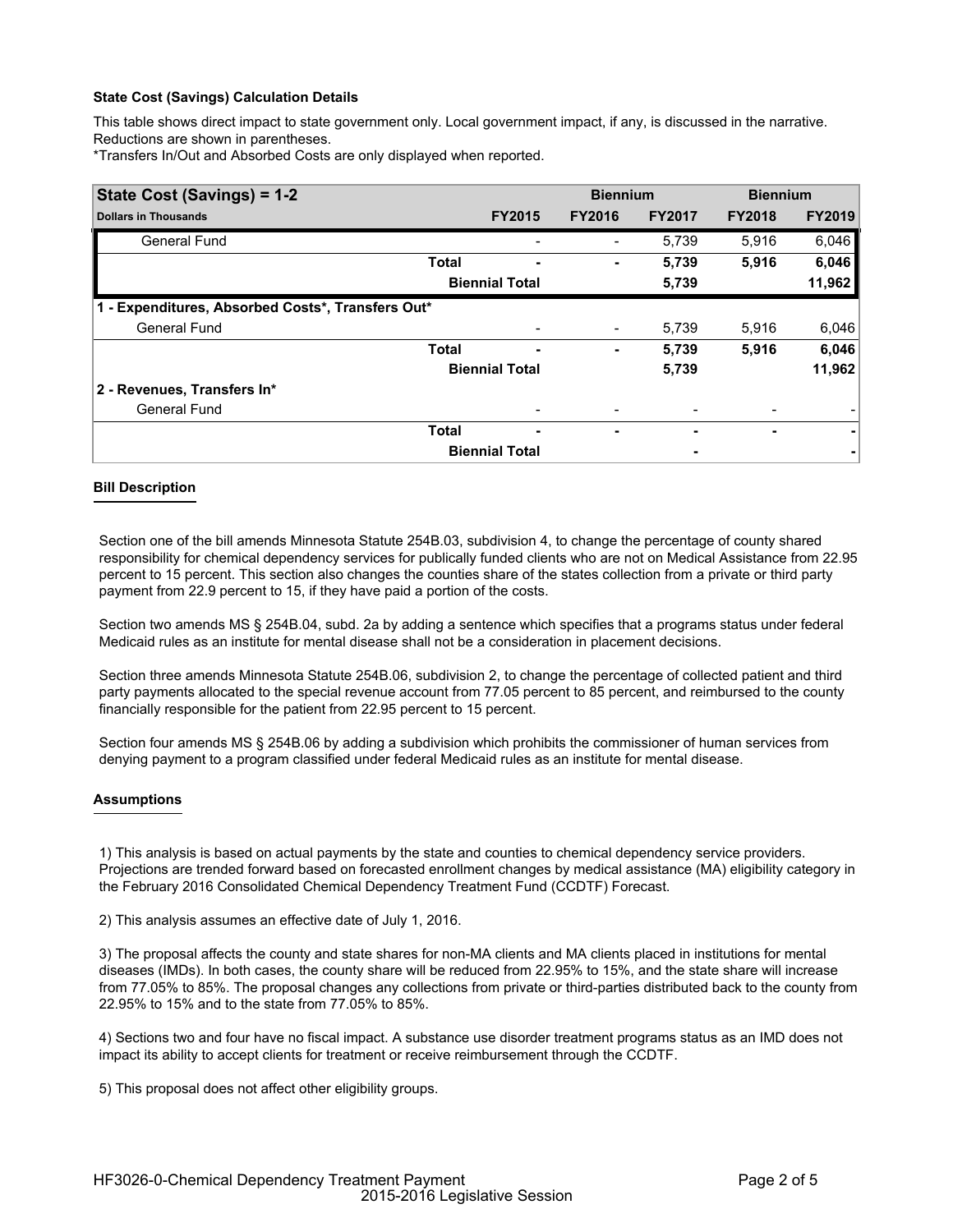# **Current Law**

|                      | <b>MA-Adults w/o Children</b> | MA-Families w/Children | Non-MA | <b>IMD</b> |
|----------------------|-------------------------------|------------------------|--------|------------|
| <b>County Share</b>  | 0%                            | 15%                    | 22.95% | 22.95%     |
| <b>State Share</b>   | 0%                            | 35%                    | 77.05% | 77.05%     |
| <b>Federal Share</b> | 100%                          | 50%                    | 0%     | 0%         |

# **Proposed Change**

|                      | <b>MA-Adults w/o Children</b> | MA-Families w/Children | Non-MA | <b>IMD</b> |
|----------------------|-------------------------------|------------------------|--------|------------|
| <b>County Share</b>  | 0%                            | 15%                    | 15%    | 15%        |
| <b>State Share</b>   | 0%                            | 35%                    | 85%    | 85%        |
| <b>Federal Share</b> | 100%                          | 50%                    | $0\%$  | 0%         |

6) Systems work will be necessary to change the percentages in the payment system in the Minnesota Medicaid Information System (MMIS).

# **Expenditure and/or Revenue Formula**

# **State Share Calculation**

|         | Projected CD Fund Payments           | <b>County Share</b> | <b>County Share</b> | Reduction in            |
|---------|--------------------------------------|---------------------|---------------------|-------------------------|
|         | (Currently subject to 22.95% County) | @ 22.95%            | @ 15.0%             | County Share =          |
|         | Share)                               |                     |                     | <b>State Share Cost</b> |
| FY 2016 | \$62,035,781                         | \$14,237,212        | \$9,305,367         |                         |
| FY 2017 | 72.850.366                           | 16,719,159          | 10,927,555          | \$5,791,604             |
| FY 2018 | 74,413,853                           | 17,077,979          | 11,162,078          | \$5,915,901             |
| FY 2019 | 76.056.027                           | 17,454,858          | 11,408,404          | \$6,046,454             |

# **Systems Costs**

| <b>Staff Resource</b>    | <b>Estimated Hours</b> | <b>Hourly Rate</b> | <b>Total Cost</b> | State Share Cost (29% of<br>total cost) |
|--------------------------|------------------------|--------------------|-------------------|-----------------------------------------|
| <b>Business Analysis</b> | 32                     | \$61.19            | \$1,958.08        | \$567.84                                |
| Developers               | 16                     | \$83.75            | \$1,340.00        | \$388.60                                |
| QA Testing               | 16                     | \$66.14            | \$1,058.24        | \$306.89                                |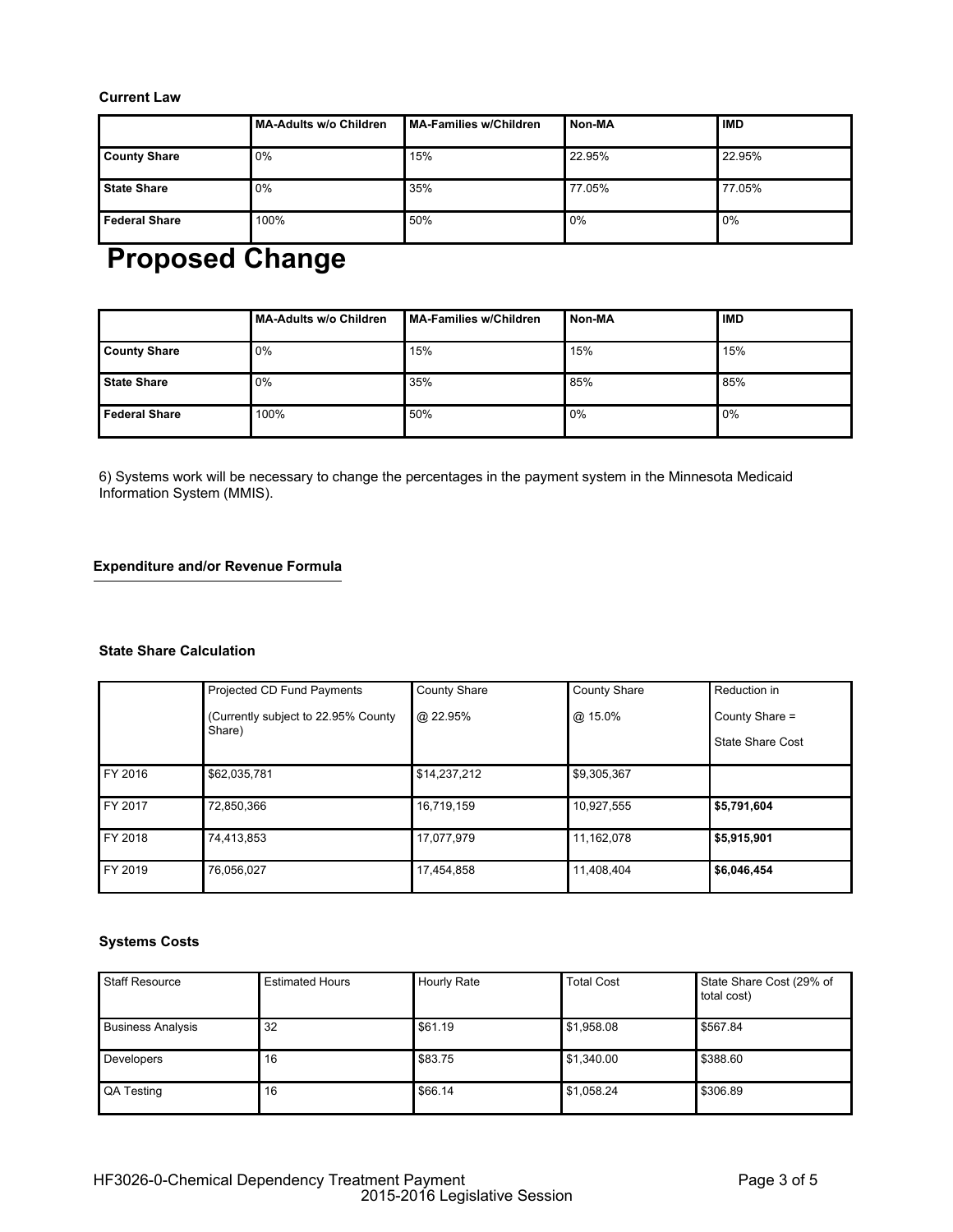| <b>Staff Resource</b>     | <b>Estimated Hours</b> | <b>Hourly Rate</b> | <b>Total Cost</b> | State Share Cost (29% of<br>total cost) |
|---------------------------|------------------------|--------------------|-------------------|-----------------------------------------|
| <b>Project Management</b> |                        | \$61.84            | \$0               | \$0.00                                  |
| Release Management        |                        | \$66.14            | \$529.12          | \$153.44                                |
| <b>TOTALS</b>             | 72                     |                    | \$4,885.44        | \$1,416.78                              |

| Fiscal Summary (\$000s)          |             |             |          |          |             |          |
|----------------------------------|-------------|-------------|----------|----------|-------------|----------|
| <b>Description</b>               | <b>Fund</b> | <b>BACT</b> | FY2016   | FY2017   | FY2018      | FY2019   |
| <b>CCDTF State Share</b>         | GF          | 35          | $\Omega$ | 5,792    | 5,916       | 6,046    |
| Systems MMIS (state share @ 29%) | GF          | 11          | $\Omega$ |          | $\mathbf 0$ | 0        |
|                                  |             |             |          |          |             |          |
|                                  |             |             |          |          |             |          |
|                                  |             |             |          |          |             |          |
| <b>Total Net Fiscal Impact</b>   |             |             |          | 5,793    | 5,916       | 6,046    |
| <b>Full Time Equivalents</b>     |             |             | $\Omega$ | $\Omega$ | $\mathbf 0$ | $\Omega$ |

# **Long-Term Fiscal Considerations**

The projected state cost (\$6.05M in 2019) is assumed to be on-going.

### **Local Fiscal Impact**

This proposal will reduce costs for counties by reducing the county share of chemical dependency services provided to non-MA clients and MA clients placed in IMDs. The savings to counties are equal to the increased cost to the state.

# **References/Sources**

DHS February, 2016 Forecast

CSA Research and Analysis